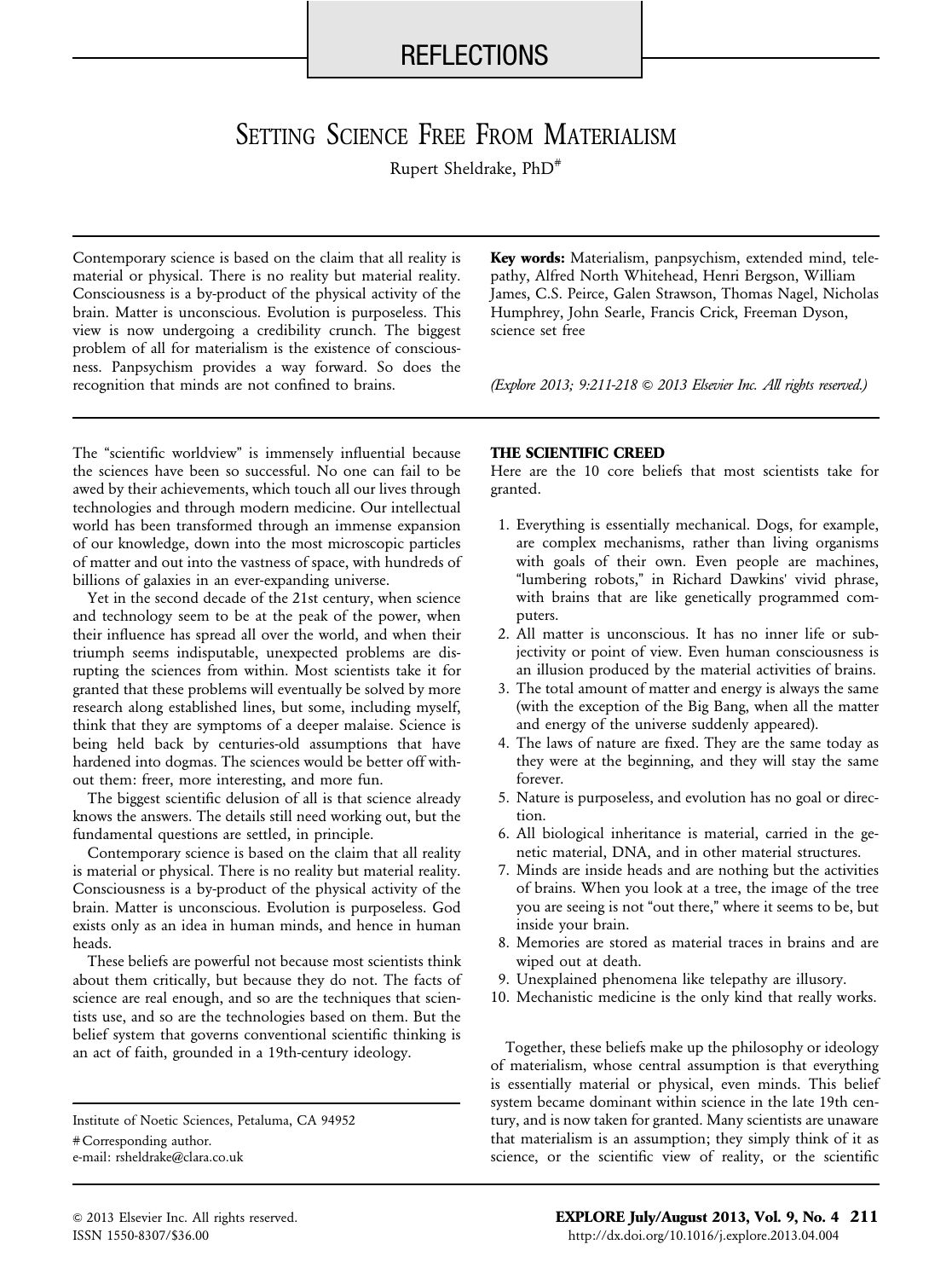worldview. They are not actually taught about it, or given a chance to discuss it. They absorb it by a kind of intellectual osmosis.

In everyday usage, materialism refers to a way of life devoted entirely to material interests, a preoccupation with wealth, possessions, and luxury. These attitudes are no doubt encouraged by the materialist philosophy, which denies the existence of any spiritual realities or non-material goals, but in this article I am concerned with materialism's scientific claims, rather than its effects on lifestyles.

In the spirit of radical skepticism, each of these 10 doctrines can be turned into a question, as I show in my book Science Set Free<sup>[1](#page-7-0)</sup> (called The Science Delusion in the UK). Entirely new vistas open up when a widely accepted assumption is taken as the beginning of an inquiry, rather than as an unquestionable truth. For example, the assumption that nature is machinelike or mechanical becomes a question: "Is nature mechanical?" The assumption that matter is unconscious becomes "Is matter unconscious?" and so on.

## THE CREDIBILITY CRUNCH FOR THE "SCIENTIFIC WORLDVIEW"

For more than 200 years, materialists have promised that science will eventually explain everything in terms of physics and chemistry. Science will prove that living organisms are complex machines, minds are nothing but brain activity, and nature is purposeless. Believers are sustained by the faith that scientific discoveries will justify their beliefs. The philosopher of science Karl Popper called this stance "promissory materialism" because it depends on issuing promissory notes for discoveries not yet made. $^{2}$  Despite all the achievements of science and technology, materialism is now facing a credibility crunch that was unimaginable in the 20th century.

In 1963, when I was studying biochemistry at Cambridge University, I was invited to a series of private meetings with Francis Crick and Sydney Brenner in Brenner's rooms in King's College, along with a few of my classmates. Crick and Brenner had recently helped to "crack" the genetic code. Both were ardent materialists and Crick was also a militant atheist. They explained there were two major unsolved problems in biology: development and consciousness. They had not been solved because the people who worked on them were not molecular biologists—nor very bright. Crick and Brenner were going to find the answers within 10 years, or maybe 20. Brenner would take developmental biology, and Crick consciousness. They invited us to join them.

Both tried their best. Brenner was awarded the Nobel Prize in 2002 for his work on the development of a tiny worm, Caenorhabdytis elegans. Crick corrected the manuscript of his final paper on the brain the day before he died in 2004. At his funeral, his son Michael said that what made him tick was not the desire to be famous, wealthy, or popular, but "to knock the final nail into the coffin of vitalism." (Vitalism is the theory that living organisms are truly alive, and not explicable in terms of physics and chemistry alone.)

Crick and Brenner failed. The problems of development and consciousness remain unsolved. Many details have been discovered, dozens of genomes have been sequenced, and

brain scans are ever more precise. But there is still no proof that life and minds can be explained by physics and chemistry alone.

The fundamental proposition of materialism is that matter is the only reality. Therefore consciousness is nothing but brain activity. It is either like a shadow, an "epiphenomenon," that does nothing, or it is just another way of talking about brain activity. However, among contemporary researchers in neuroscience and consciousness studies there is no consensus about the nature of minds. Leading journals such as Behavioural and Brain Sciences and the Journal of Consciousness Studies publish many articles that reveal deep problems with the materialist doctrine. The philosopher David Chalmers has called the very existence of subjective experience the "hard problem." It is hard because it defies explanation in terms of mechanisms. Even if we understand how eyes and brains respond to red light, the *experience* of redness is not accounted for.

In biology and psychology the credibility rating of materialism is falling. Can physics ride to the rescue? Some materialists prefer to call themselves physicalists, to emphasize that their hopes depend on modern physics, not 19th-century theories of matter. But physicalism's own credibility rating has been reduced by physics itself, for four reasons:

First, some physicists insist that quantum mechanics cannot be formulated without taking into account the minds of observers. They argue that minds cannot be reduced to phy-sics because physics presupposes the minds of physicists.<sup>[3](#page-7-0)</sup>

Second, the most ambitious unified theories of physical reality, string and M-theories, with 10 and 11 dimensions, respectively, take science into completely new territory. Strangely, as Stephen Hawking tells us in his book The Grand Design(2010), "No one seems to know what the 'M' stands for, but it may be 'master', 'miracle' or 'mystery'." According to what Hawking calls "model-dependent realism," different theories may have to be applied in different situations. "Each theory may have its own version of reality, but according to modeldependent realism, that is acceptable so long as the theories agree in theirpredictionswhenever theyoverlap, thatis,whenever they can both be applied." [4](#page-7-0)

String theories and M-theories are currently untestable, so "model-dependent realism" can only be judged by reference to other models, rather than by experiment. It also applies to countless other universes, none of which has ever been observed[.5](#page-7-0)

Some physicists are deeply skeptical about this entire approach, as the theoretical physicist Lee Smolin shows in his book The Trouble With Physics: The Rise of String Theory, the Fall of a Science and What Comes Next (2008).<sup>[6](#page-7-0)</sup> String theories, M-theories, and "model-dependent realism" are a shaky foundation for materialism or physicalism or any other belief system.

Third, since the beginning of the 21st century, it has become apparent that the known kinds of matter and energy make up only about 4% of the universe. The rest consists of "dark matter" and "dark energy." The nature of 96% of physical reality is literally obscure.

Fourth, the Cosmological Anthropic Principle asserts that if the laws and constants of nature had been slightly different at the moment of the Big Bang, biological life could never have emerged, and hence we would not be here to think about it. So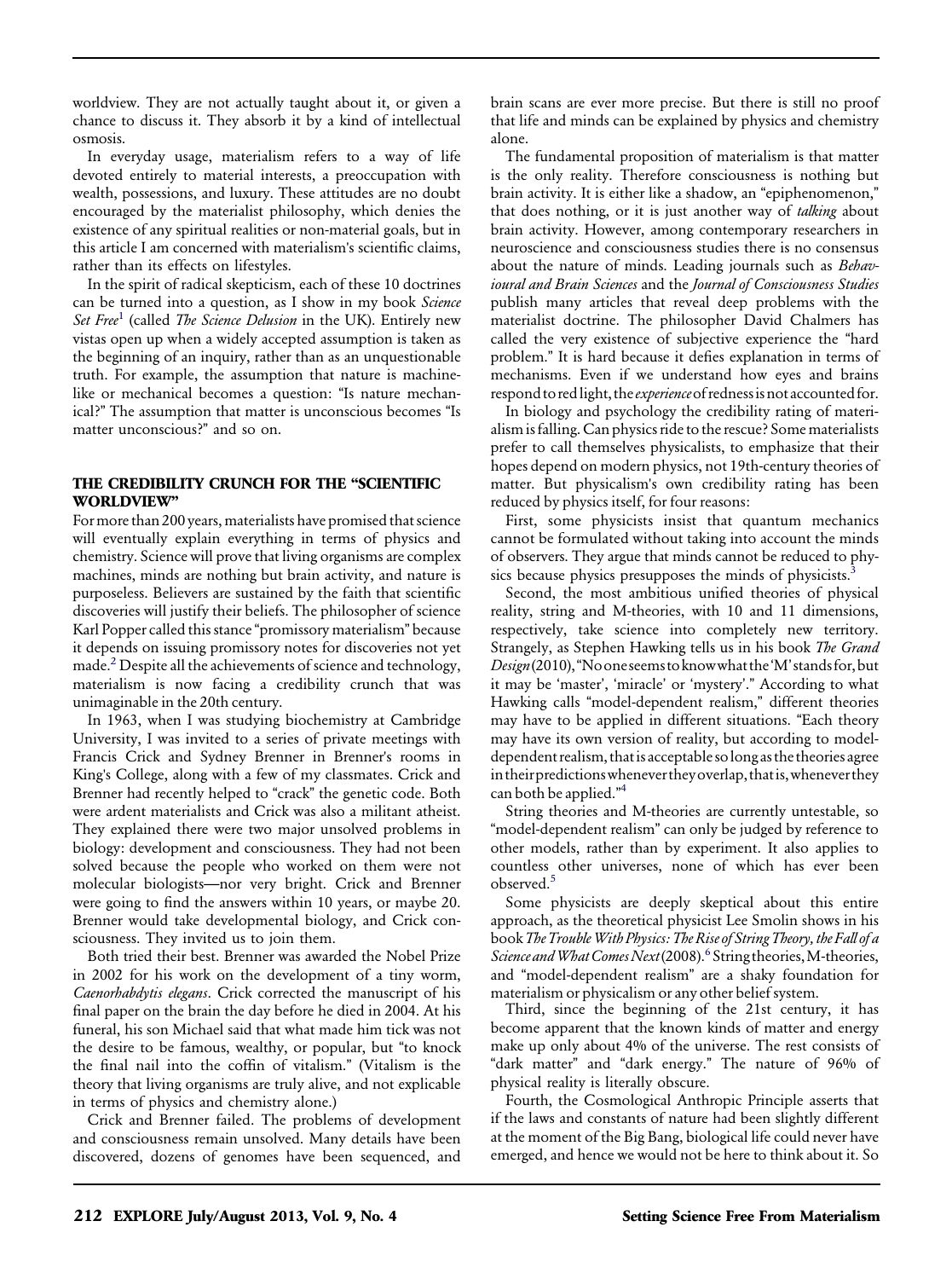did a divine mind fine-tune the laws and constants in the beginning? To avoid a creator God emerging in a new guise, most leading cosmologists prefer to believe that our universe is one of a vast, and perhaps infinite, number of parallel universes, all with different laws and constants, as M-theory also suggests. We just happen to exist in the one that has the right conditions for us.[7](#page-7-0)

This multiverse theory is the ultimate violation of Ockham's Razor, the philosophical principle that "entities must not be multiplied beyond necessity," or in other words that we should make as few assumptions as possible. It also has the major disadvantage of being untestable.<sup>[8](#page-7-0)</sup> And it does not even succeed in getting rid of God. An infinite God could be the God of an infinite number of universes.<sup>[9](#page-7-0)</sup>

Materialism provided a seemingly simple, straightforward worldview in the late 19th century, but 21st century science has left it far behind. Its promises have not been fulfilled, and its promissory notes have been devalued by hyperinflation.

I am convinced that the sciences are being held back by assumptions that have hardened into dogmas, maintained by powerful taboos. These beliefs protect the citadel of established science, but act as barriers against open-minded thinking. Here, for example, I explore Dogma 2, the assumption that matter is unconscious

## IS MATTER UNCONSCIOUS?

The central doctrine of materialism is that matter is the only reality. Therefore, consciousness ought not to exist. Materialism's biggest problem is that consciousness does exist. You are conscious now. The main opposing theory, dualism, accepts the reality of consciousness, but has no convincing explanation for its interaction with the body and the brain. Dualist–materialist arguments have gone on for centuries. But if we question the dogma that matter is unconscious, we can move forward from this sterile opposition.

Scientific materialism arose historically as a rejection of mechanistic dualism, which defined matter as unconscious and souls as immaterial, as I discuss below. One important motive for this rejection was the elimination of souls and God, leaving unconscious matter as the only reality. In short, materialists treated subjective experience as irrelevant; dualists accepted the reality of experience but were unable to explain how minds affect brains.

The materialist philosopher Daniel Dennett wrote a book called Consciousness Explained (1991), in which he tried to explain away consciousness by arguing that subjective experience is illusory. He was forced to this conclusion because he rejected dualism as a matter of principle:

I adopt the apparently dogmatic rule that dualism is to be avoided *at all costs*. It is not that I think I can give a knock-down proof that dualism, in all its forms, is false or incoherent, but that, given the way that dualism wallows in mystery, accepting dualism is giving up [his italics].[10](#page-7-0)

This dogmatism of Dennett's rule is not merely apparent: the rule is dogmatic. By "giving up" and "wallowing in mystery," I suppose he means giving up science and reason and relapsing into religion and superstition. Materialism "at all costs" demands the denial of the reality of our own minds and personal experiences—including those of Daniel Dennett himself, although by putting forward arguments he hopes will be persuasive, he seems to make an exception for himself and for those who read his book.

Francis Crick devoted decades of his life to trying to explain consciousness mechanistically. He frankly admitted that the materialist theory was an "astonishing hypothesis" that flew in the face of common sense: "'You', your joys, and your sorrows, your memories and your ambitions, and your sense of personal identity and free will are in fact no more than the behavior of a vast assembly of nerve cells and their associated molecules." [11](#page-7-0) Presumably Crick included himself in this description, although he must have felt that here was more to his argument than the automatic activity of nerve cells.

One of the motives of materialists is to support an antireligious worldview. Francis Crick was a militant atheist, as is Daniel Dennett. On the other hand, one of the traditional motives of dualists is to support the possibility of the soul's survival. If the human soul is immaterial, it may exist after bodily death.

Scientific orthodoxy has not always been materialist. The founders of mechanistic science in the 17th century were dualistic Christians. They downgraded matter, making it totally inanimate and mechanical, and at the same time upgraded human minds making them completely different from unconsciousmatter. By creating an unbridgeable gulf between the two, they thought they were strengthening the argument for the human soul and its immortality, as well as increasing the separation between humans and other animals.

This mechanistic dualism is often called Cartesian dualism after Descartes (Des Cartes). It saw the human mind as essentially immaterial and disembodied, and bodies as machines made of unconscious matter.<sup>12</sup> In practice, most people take a dualist view for granted, as long as they are not called upon to defend it. Almost everyone assumes that we have some degree of free will, and are responsible for our actions. Our educational and legal systems are based on this belief. And we experience ourselves as conscious beings, with some degree of free choice. Even to discuss consciousness presupposes that we are conscious ourselves. Nevertheless, since the 1920s, most leading scientists and philosophers in the English-speaking world have been materialists, in spite of all the problems this doctrine creates.

The strongest argument in favor of materialism is the failure of dualism to explain how immaterial minds work and how they interact with brains. The strongest argument in favor of dualism is the implausibility and self-contradictory nature of materialism.

The dualist–materialist dialectic has lasted for centuries. The soul–body or mind–brain problem has refused to go away. But before we can move forward, first we need to understand in more detail what materialists claim, since their belief system dominates institutional science and medicine, and everyone is influenced by it.

#### MINDS THAT DENY THEIR OWN REALITY

Most neuroscientists do not spend much time thinking about the logical problems that materialist beliefs entail. They just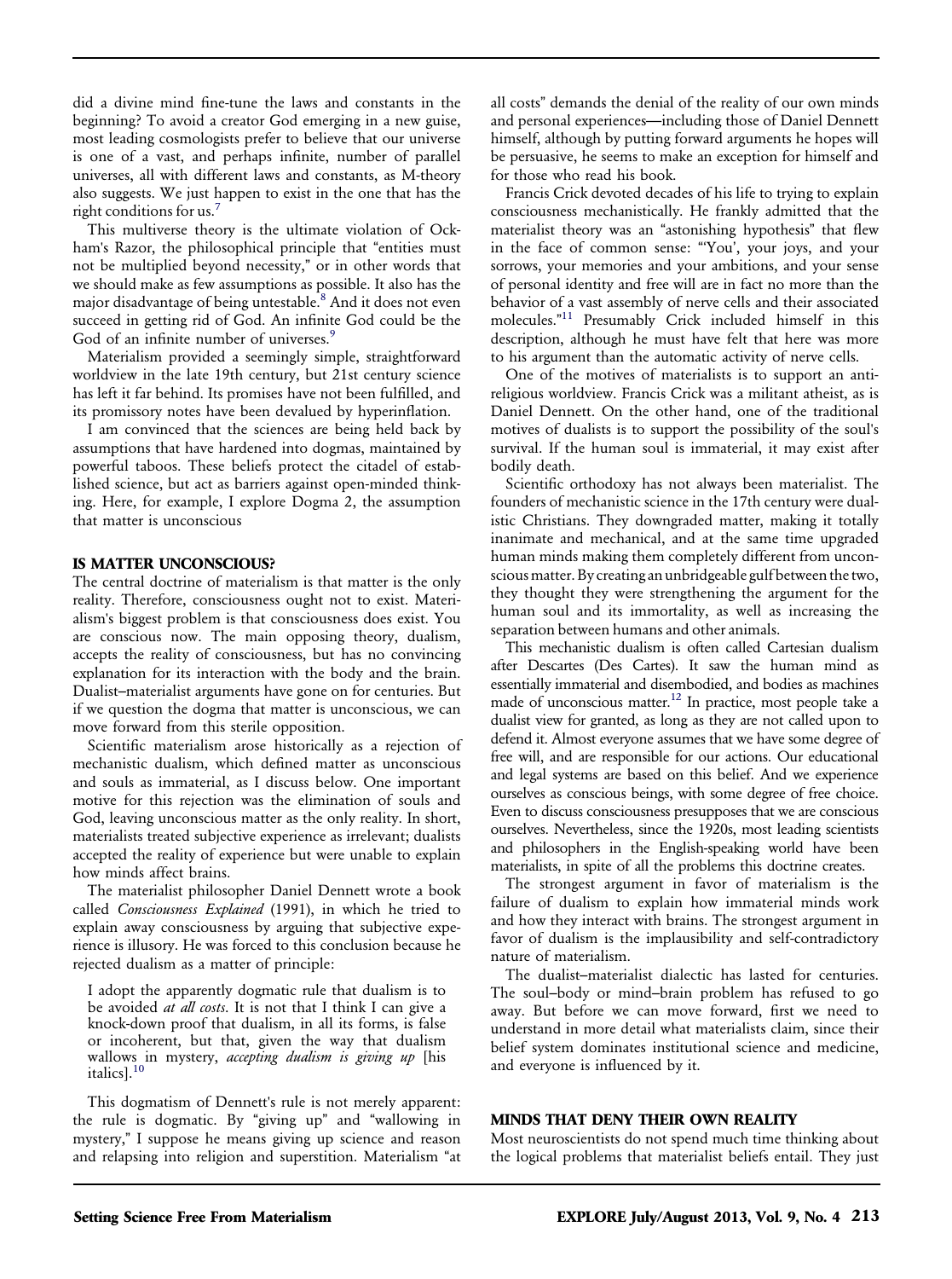get on with the job of trying to understand how brains work, in the faith that more hard facts will eventually provide answers. They leave professional philosophers to defend the materialist or physicalist faith.

Physicalism means much the same as materialism, but rather than asserting that all reality is material, it asserts that it is physical, explicable in terms of physics, and hence including energy and fields as well as matter. In practice, this is what materialists believe too. In the following discussion I use the more familiar word materialism to mean "materialism or physicalism."

Among materialist philosophers there are several schools of thought. The most extreme position is called "eliminative materialism." Consciousness is just an "aspect" of the activity of the brain. Thoughts or sensations are just another way of talking about activity in particular regions of the cerebral cortex; they are the same things talked about in different ways.

Other materialists are "epiphenomenalists": they accept rather than deny the existence of consciousness, but see it as a functionless by-product of the activity of the brain, an "epiphenomenon," like a shadow. People might just as well be zombies, with no subjective experience, because all their behavior is a result of brain activity alone. Conscious experience does nothing, and makes no difference to the physical world.

A recent form of materialism is "cognitive psychology," which dominated academic psychology in the English-speaking world in the late twentieth century. It treats the brain as a computer and mental activity as information processing. Subjective experiences, like seeing green, or feeling pain, or enjoying music, are computational processes inside the brain, which are themselves unconscious.

Some philosophers, like John Searle, think that minds can emerge from matter by analogy with the way that physical properties can emerge at different levels of complexity, like the wetness of water emerging from the interactions of large numbers of water molecules. Many non-materialists would agree with Searle that consciousness is in some sense "emergent" but would argue that while mind and conscious agency originate in physical nature, they are qualitatively different from purely material or physical being.

Finally, some materialists hope that evolution can provide an answer. They propose that consciousness emerged as a result of natural selection through mindless processes from unconscious matter. Because minds evolved, they must have been favored by natural selection, and hence they must actually do something; they must make a difference. Many non-materialists would agree. But materialists want to have it both ways: emergent consciousness must do something if it has evolved as an evolutionary adaptation favored by natural selection; but it cannot do anything if is just an epiphenomenon of the brain activity, or another way of talking about brain mechanisms. In 2011, the psychologist Nicholas Humphrey tried to overcome this problem by suggesting that consciousness evolved because it helps humans survive and reproduce by making us feel "special and transcendent." But as a materialist, Humphrey does not agree that our minds have any agency, that is to say, they cannot affect our actions. Instead our consciousness is illusory: he describes it as "a magical mystery show that we stage for ourselves inside

our own heads." [13](#page-7-0) But to say that consciousness is an illusion does not explain consciousness—it presupposes it. Illusion is a mode of consciousness.

If all these theories sound unconvincing, that is because they are. They do not even convince other materialists, which is why there are so many rival theories. Searle has described the debate over the last 50 years as follows:

A philosopher advances a materialist theory of the mind… He then encounters difficulties… Criticisms of the materialist theory usually take a more or less technical form, but, in fact, underlying the technical objections is a much deeper objection: the theory in question has left out some essential feature of the mind… And this leads to ever more frenzied attempts to stick with the materialist thesis.<sup>[14](#page-7-0)</sup>

The philosopher Galen Strawson, himself a materialist, is amazed by the willingness of so many of his fellow philosophers to deny the reality of their own experience:

I think we should feel very sober, and a little afraid, at the power of human credulity, the capacity of human minds to be gripped by theory, by faith. For this particular denial is the strangest thing that has ever happened in the whole history of human thought, not just the whole history of philosophy.<sup>[15](#page-7-0)</sup>

Francis Crick admitted that the "astonishing hypothesis" was not proved. He conceded that a dualist view might become more plausible. But, he added, "There is always a third possibility: that the facts support a new, alternative way of looking at the mind–brain problem that is significantly different from the rather crude materialistic view that many neuroscientists hold today and also from the religious point of view. Only time, and much further scientific work, will enable us to decide." [16](#page-7-0)

There is indeed a third way.

## PANPSYCHIST ALTERNATIVES

Galen Strawson shares the frustration of many contemporary philosophers with the seemingly intractable problems of materialism and of dualism. He has come to the conclusion that there is only one way out. He argues that a consistent materialism must imply panpsychism, namely the idea that even atoms and molecules have a primitive kind of mentality or experience. (The Greek word pan means everywhere, and psyche means soul or mind.) Panpsychism does not mean that atoms are conscious in the sense that we are, but only that some aspects of mentality or experience are present in the simplest physical systems. More complex forms of mind or experience emerge in more complex systems.<sup>15</sup>

In 2006, the Journal of Consciousness Studies published a special issue entitled "Does materialism entail panpsychism?" with a target article by Strawson, and responses by 17 other philosophers and scientists. Some of them rejected his suggestion in favor of more conventional kinds of materialism, but all admitted that their favored kind of materialism was problematic.

Strawson made only a generalized, abstract case for panpsychism, with disappointingly few details as to how an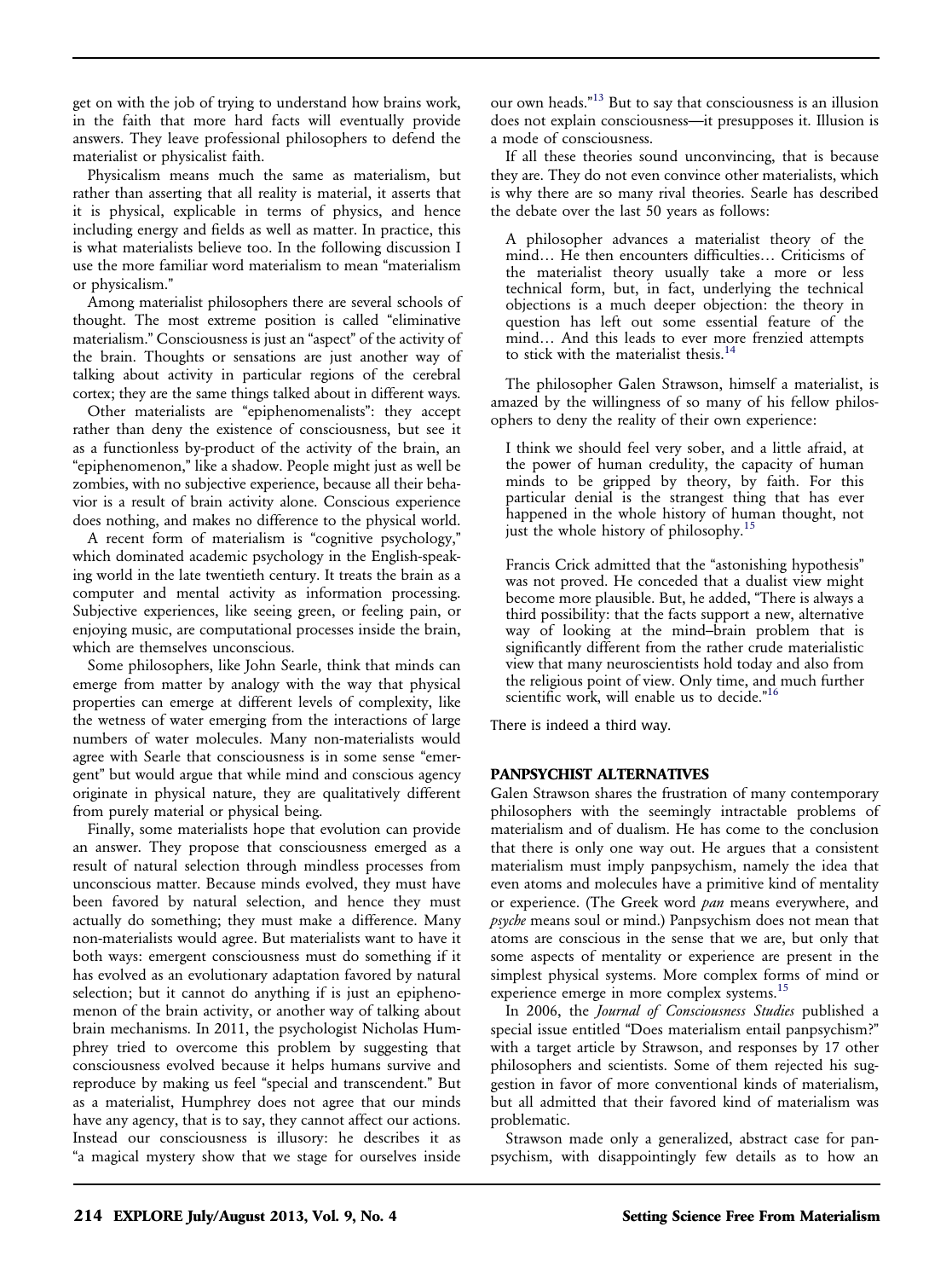electron or an atom could be said to have experiences. But like many other panpsychists, he made an important distinction between aggregates of matter, like tables and rocks, and self-organizing systems like atoms, cells, and animals. He did not suggest that tables and rocks have any unified experience, though the atoms within them may have.<sup>15</sup> The reason for this distinction is that man-made objects like chairs or cars do not organize themselves, and do not have their own goals or purposes. They are designed by people and put together in factories. Likewise rocks are made up of atoms and crystals that are self-organizing, but external forces shape the rock as a whole: for example it may have been split from a larger rock as a boulder rolled down a mountain.

By contrast, in *self-organizing* systems, complex forms of experience emerge spontaneously. These systems are at the same time physical (non-experiential) and experiential, in other words they have experiences. As Strawson put it, "Once upon a time there was relatively unorganized matter with both experiential and non-experiential fundamental features. It organized into increasingly complex forms, both experiential and non-experiential, by many processes including evolution by natural selection." [15](#page-7-0) Unlike Searle's attempt to explain consciousness by saying that it emerges from totally unconscious, insentient matter, Strawson's proposal is that more complex form of experience emerge from less complex ones. There is a difference of degree, but not of kind.

The eminent American philosopher Thomas Nagel has put forward a powerful argument for panpsychism in his recent book Mind and Cosmos: Why the Materialist Neo-Darwinian Conception of Nature is Almost Certainly False (2012).<sup>[17](#page-7-0)</sup> He too frames it in an evolutionary context: "Each of our lives is a part of the lengthy process of the universe gradually waking up and becoming aware of itself."<sup>[18](#page-7-0)</sup>

Panpsychism is not a new idea. Most people used to believe in it, and many still do. All over the world, traditional people saw the world around them as alive and in some sense conscious or aware: the planets, the stars, the earth, the plants, and the animals all had spirits or souls. Ancient Greek philosophy grew up in this context, although some of the earliest philosophers were hylozoists and rather than panpsychists, that is, they saw all things as in some degree alive, without necessarily supposing that they had sensations or experiences. In medieval Europe, philosophers and theologians took for granted that the world was full of animate beings. The plants and animals had souls, and the stars and planets were governed by intelligences. Today this attitude is usually rejected as "naive," or "primitive," or "superstitious." Searle described it as "absurd."<sup>[19](#page-7-0)</sup>

In the United States, the pioneering psychologist William James (1842–1910) advocated a form of panpsychism in which individual minds and a hierarchy of lower- and higher-order minds constituted the reality of the cosmos.<sup>[20](#page-7-0)</sup> The philosopher Charles Sanders Peirce (1839–1914) saw the physical and mental as different aspects of underlying reality: "All mind more or less partakes of the nature of matter… Viewing a thing from the outside… it appears as matter. Viewing it from the inside... it appears as consciousness."<sup>[21](#page-7-0)</sup>

In France, the philosopher Henri Bergson (1859–1941) took this tradition of thought to a new level by emphasizing the

importance of memory. All physical events contain a memory of the past, which is what enables them to endure. The unconscious matter of mechanistic physics was assumed by Bergson's contemporaries to persist unchanged until acted on by external forces; matter lived in an eternal instant, and had no time within it. Bergson argued that mechanistic physics treated changes cinematographically, as if there were a series of static, frozen moments. But for Bergson, this kind of physics was an abstraction that left out the essential feature of living nature. "Duration is essentially a continuation of what no longer exists into what does exist. This is real time, perceived and lived… Duration therefore implies consciousness; and we place consciousness at the heart of things for the very reason that we credit them with a time that endures."<sup>[22](#page-7-0)</sup>

The leading panpsychist philosopher in the Englishspeaking world was Alfred North Whitehead (1861–1947), who started his career as a mathematician at Trinity College, Cambridge, where he taught Bertrand Russell. Together they co-authored Principia Mathematica (1910–1913), one of the most important works in twentieth-century mathematical philosophy. Whitehead then developed a theory of relativity that made almost identical predictions to Einstein's, and both theories were confirmed by the same experiments.

Whitehead was probably the first philosopher to recognize the radical implications of quantum physics. He realized that the wave theory of matter destroyed the old idea of material bodies as essentially spatial, existing at points in time, but without any time within them. According to quantum physics, every primordial element of matter is "an organized system of vibratory streaming of energy."<sup>[23](#page-7-0)</sup> A wave does not exist in an instant, it takes time; its waves connect the past and the future. He thought of the physical world as made up not of material objects but *actual entities* or events. An event is a happening or a becoming. It has time within it. It is a process, not a thing. As Whitehead put it, "An event in realizing itself displays a pattern." The pattern "requires a duration involving a definite lapse of time, and not merely an instantaneous moment." [23](#page-7-0)

As Whitehead made clear, physics itself was pointing to the conclusion that Bergson had already reached. There is no such thing as timeless matter. All physical objects are processes that have time within them, an inner duration. Quantum physics shows that there is a minimum time period for events, because everything is vibratory, and no vibration can be instantaneous. The fundamental units of nature, including photons and electrons, are temporal as well as spatial. There is no "nature at an instant."<sup>[24](#page-7-0)</sup>

Perhaps the most astonishing and original feature of Whitehead's theory was his new perspective on the relationship between mind and body as a relationship in time. The usual way of conceiving this relationship is spatial: your mind is inside your body, while the physical world is outside. Your mind sees things from within; it has an inner life. Even from the materialist point of view, the mind is literally "inside" inside the brain, insulated within the darkness of the skull. The rest of the body and the entire external world are "outside."

By contrast, for Whitehead mind and matter are related as phases in a process. Time, not space, is the key to their relationship. Reality consists of moments in process, and one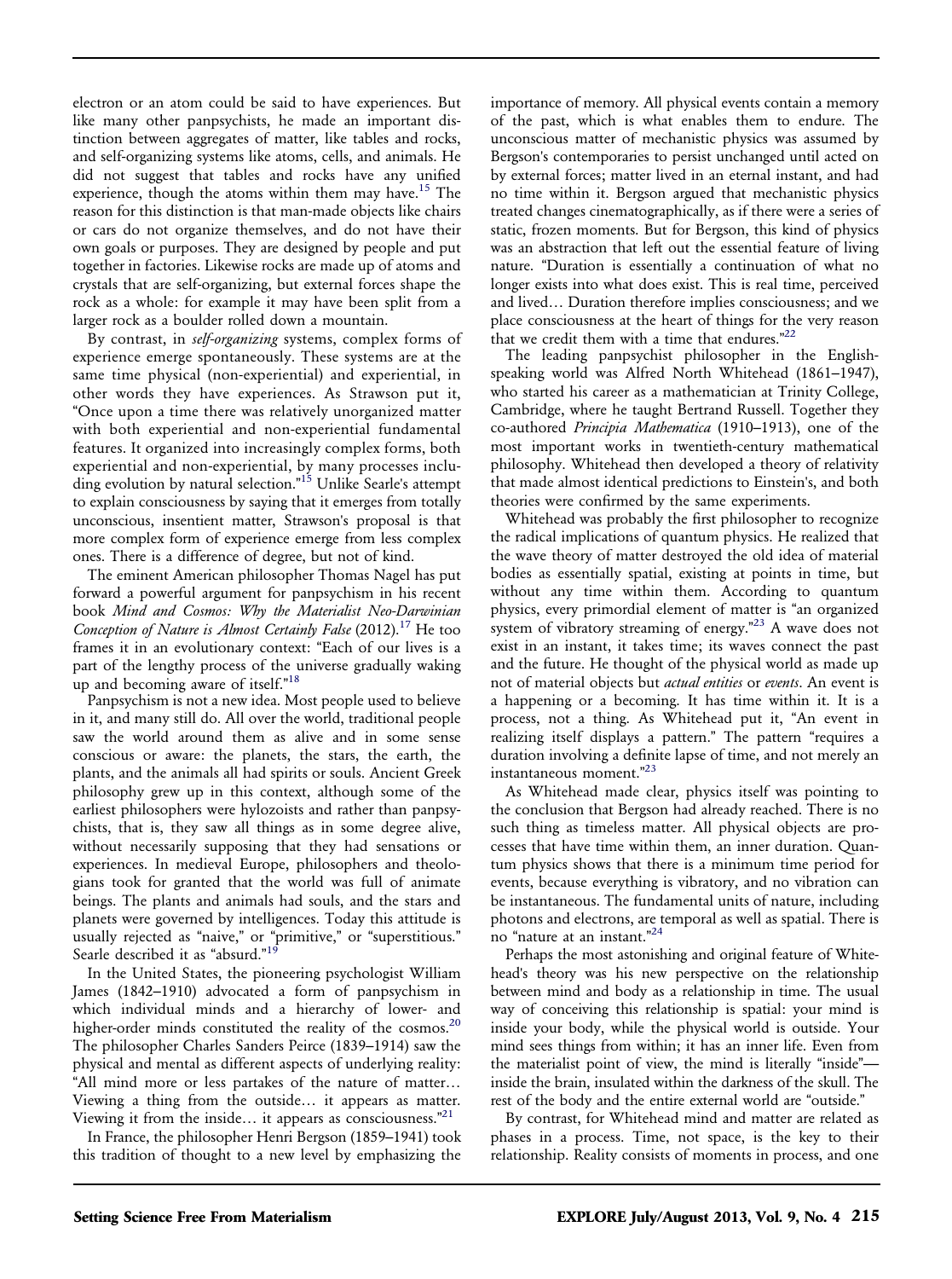moment informs the next. The distinction between moments requires the experiencer to feel the difference between the moment of now and past or future moments. Every actuality is a moment of experience. As it expires and becomes a past moment, it is succeeded by a new moment of "now," a new subject of experience. Meanwhile the moment that has just expired becomes a past object for the new subject—and an object for other subjects too. Whitehead summed this up in the phrase, "Now subject, then object." [25](#page-7-0) Experience is always "now," and matter is always "ago." The link from the past to the present is physical causality, as in ordinary physics, and from the present to the past is feeling, or, to use Whitehead's technical term, "prehension," meaning, literally, seizing, or grasping.

According to Whitehead, every actual occasion is, therefore, both determined by physical causes from the past, and by the self-creative, self-renewing subject that both chooses its own past and chooses among its potential futures. Through its prehensions it selects what aspects of the past it brings into its own physical being in the present, and also chooses among the possibilities that determine its future. It is connected to its past by selective memories, and connected to its potential future through its choices. Even the smallest possible processes, like quantum events, are both physical and mental; they are oriented in time. The direction of physical causation is from the past to the present, but the direction of mental activity runs the other way, from the present into the past through prehensions, and from potential and futures into to the present. There is thus a time-polarity between the mental and physical poles of an event: physical causation from past to present, and mental causation from present to past.

Whitehead was not proposing that atoms are conscious in the same way that we are, but that they have experiences and feelings. Feelings, emotions, and experiences are more fundamental than human consciousness, and every mental event is informed and causally conditioned by material events, which are themselves composed of expired experiences. Knowing can happen only because the past streams into the present, forming it and shaping it, and at the same time the subject chooses among the possibilities that help determine its future.<sup>[25](#page-7-0)</sup>

Whitehead's philosophy is notoriously difficult to follow, especially in his key book Process and Reality (1929), but his insights about the temporal relationship of mind and matter point to a way forward, and are well worth trying to understand, even if they are very abstract. One of his modern exponents, Christian de Quincey, has described his idea as follows:

Think of reality as made up of countless gazillions of 'bubble moments', where each bubble is both physical and mental—a bubble or quantum of sentient energy.... Each bubble exists for a moment and then *pops!* and the resulting 'spray' is the objective 'stuff' that composes the physical pole of the next momentary bubble… Time is our experience of the ongoing succession of these momentary bubbles of being (or bubbles of becoming) popping in and out of the present moment of *now*. We feel this succession of moments as the flow of the present slipping into the past, always replenished by new

moments of 'now' from an apparently inexhaustible source we objectify as the future… The future does not exist except as potentials or possibilities in the present moment—in experience—which is always conditioned by the objective pressure of the past (the physical world). Subjectivity (consciousness, awareness) is what-it-feelslike to experience these possibilities, and choosing from them to create the next new moment of experience.<sup>[26](#page-7-0)</sup>

### CONSCIOUS AND UNCONSCIOUS MINDS

There are at least two senses of the word unconscious. One means totally devoid of mind, experience, and feeling, and this is what materialists mean when they say matter is unconscious. Physicists and chemists treat the systems they study as unconscious in this absolute sense. But a very different meaning of "unconscious" is implied by the phrase "unconscious mind." Most of our own mental processes are unconscious, including most of our habits. When driving a car we can carry on a conversation while our perceptions of the road and other vehicles affect our responses, without our being consciously aware of all our movements and choices. When I come to a familiar road junction, I may turn right automatically, because this is my habitual route. I am choosing among possibilities, but choosing on the basis of habit. By contrast, if I am driving in an unfamiliar town and trying to find my way with the help of a map, my choice when I come to a junction depends on conscious deliberation. But only a small minority of our choices are conscious. Most of our behavior is habitual, and habits by their very nature work unconsciously.

Like humans, animals are largely creatures of habit. Yet the fact that they are not conscious of most of their actions—as we are not conscious of most of our own—does not mean they are mindless machines. They have a mental aspect as well as a physical aspect, and their mental aspect is shaped by their habits, feelings, and potentialities, among which they choose, unconsciously or consciously.

It may not make much sense to suggest that electrons, atoms, and molecules make conscious choices, but they may make unconscious choices on the basis of habits, just as we do and animals do. According to quantum theory, even elementary particles like electrons have many alternative future possibilities. The calculation of their behavior by physicists involves taking all their possible futures into account.<sup>[27](#page-7-0)</sup> Electrons are physical in that they re-enact elements of their past; but they also have a mental pole in that they relate this re-enactment of the past to their future potentialities, which in some sense work backwards in time.

But can we meaningfully say that electrons have experiences, feelings and motivations? Can they be attracted towards one possible future, or repelled by another? The answer is "yes." For a start, they are electrically charged; they "feel" the electric field around them; they are attracted towards positively charged bodies, and repelled by those with negative charges. Physicists model their behavior mathematically without supposing that that their feelings, attractions, and repulsions are anything other than physical forces, or that their individually unpredictable behavior is governed by anything other than chance and probability. Materialists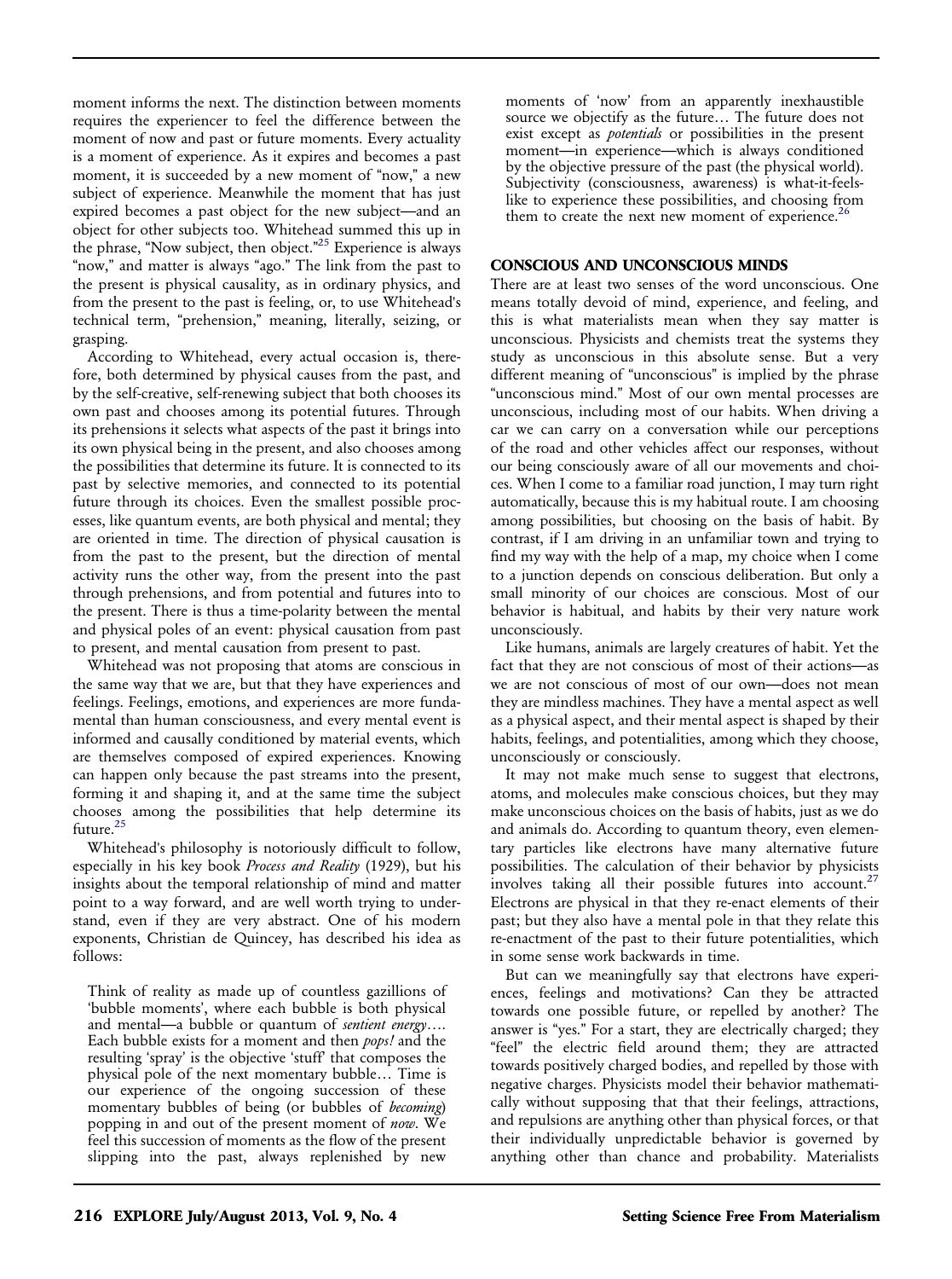would say that only by fanciful metaphors can they be seen to have feelings or experience. But some physicists think differently, like David Bohm and Freeman Dyson. Bohm observed, "The question is whether matter is rather crude and mechanical or whether it gets more and more subtle and becomes indistinguishable from what people have called mind."<sup>[28](#page-7-0)</sup> Freeman Dyson wrote,

I think our consciousness is not just a passive epiphenomenon carried along by the chemical events in our brains, but is an active agent forcing the molecular complexes to make choices between one quantum state and another. In other words, mind is already inherent in every electron, and the processes of human consciousness differ only in degree but not in kind from the processes of choice between quantum states which we call 'chance' when they are made by an electron.<sup>29</sup>

These are difficult questions, and raise all sorts of questions about the meaning of words like "feeling," "experience," and "attraction." Are they metaphorical when applied to quantum systems? Perhaps. But we do not have a choice between metaphorical and non-metaphorical thinking. There are no metaphor-free zones in science. The whole of science is suffused with legal metaphors, as in "laws of nature," materialist theories ofmindin computermetaphors, and so on.But theissues are not merely literary or rhetorical, but scientific. As Bergson and Whitehead made clear, the mental and physical aspects of material bodies have different relationships to time and to causation.

#### MINDS BEYOND BRAINS

If our minds are not just the activity of our brains, there is no need for them to be confined to the insides of our heads. As I argue in my book Science Set Free, our minds are extended in every act of perception, reaching even as far as the stars. Vision involves a two-way process: the inward movement of light into the eyes and the outward projection of images. What we see around us is in our minds but not in our brains. When we look at something, in a sense, our mind touches it. This may help to explain the sense of being stared at. Most people say they have felt when someone was looking at them from behind, and most people also claim to have made people turn round by looking at them. This ability to detect stares seems to be real, as shown in many scientific tests, and even seems to work through closed circuit television.

Minds are extended beyond brains not only in space but also in time, and connect us to our own pasts through memory and to virtual futures, among which we choose. As discussed in *Science Set Free*, repeated failures to find memory traces fit well with the idea of memory as a resonant phenomenon, where similar past patterns of activity in the past affect present activities in minds and brains. Individual and collective memory both depend on resonance, but self-resonance from an individual's own past is more specific and hence more effective. Animal and human learning may be transmitted by morphic resonance across space and time. The resonance theory helps account for the ability of memories to survive serious damage to brains, and is consistent with all-known kinds of remembering. This theory predicts that if animals, say

rats, learn a new trick in one place, say Harvard, rats all over the world should be able to learn it faster thereafter. There is already evidence that this actually happens. Similar principles apply to human learning. For example, if millions of people do standard tests, like IQ tests, they should become progressively easier, on average, for other people to do. Again, this seems to be what happens. Individual memory and collective memory are different aspects of the same phenomenon and differ in degree, not in kind.

And if minds are not confined to brains in space or in time, it becomes much easier to understand how psychic phenomena like telepathy might fit into an expanded, post-materialist science. Here I have space only to summarize my conclusions from an extended discussion in Science Set Free.

Most people claim to have had telepathic experiences. Numerous statistical experiments have shown that information can be transmitted from person to person in a way that cannot be explained in terms of the normal senses. Telepathy typically happens between people who are closely bonded, like mothers and children, spouses and close friends. Many nursing mothers seem to be able to detect when their babies are in distress when they are miles away. The commonest kind of telepathy in the modern world occurs in connection with telephone calls when people think of someone who then rings, or who just know who is calling. Numerous experimental tests have shown that this is a real phenomenon. It does not fall off with distance. Social animals seem to be able to keep in touch with members of their group at a distance telepathically, and domesticated animals like dogs, cats, horses, and parrots often pick up their owners' emotions and intentions at a distance as shown in experiments with dogs and parrots.

Other psychic abilities include premonitions and precognitions, as shown by their anticipation of earthquakes, tsunamis, and other disasters by many species of animals. Human premonitions usually occur in dreams or through intuitions. In experimental research on human presentiments, future emotional events seem able to work "backwards" in time to produce detectable physiological effects.

#### SCIENTIFIC FUTURES

The sciences are entering a new phase. The materialist ideology that has ruled them since the 19th century is out of date. All 10 of its essential doctrines have been superseded.

The sciences will have to change for another reason too: they are now global. Mechanistic science and the materialist ideology grew up in Europe, and were strongly influenced by the religious disputes that obsessed Europeans from the 17th century onwards. But these preoccupations are alien to cultures and traditions in many other parts of the world.

In 2011, the worldwide expenditure on scientific and technological research and development was more than \$1000 billion, of which China spent \$100 billion.<sup>[30](#page-7-0)</sup> Asian countries, especially China and India, now produce enormous numbers of science and engineering graduates. In 2007, at the B.Sc. level there were 2,500,000 science and engineering graduates in India and  $1,500,000$  in China<sup>[31](#page-7-0)</sup> compared with 515,000 in the US. $32$  In addition, many of those studying in the US and Europe are from other countries: in 2007, nearly a